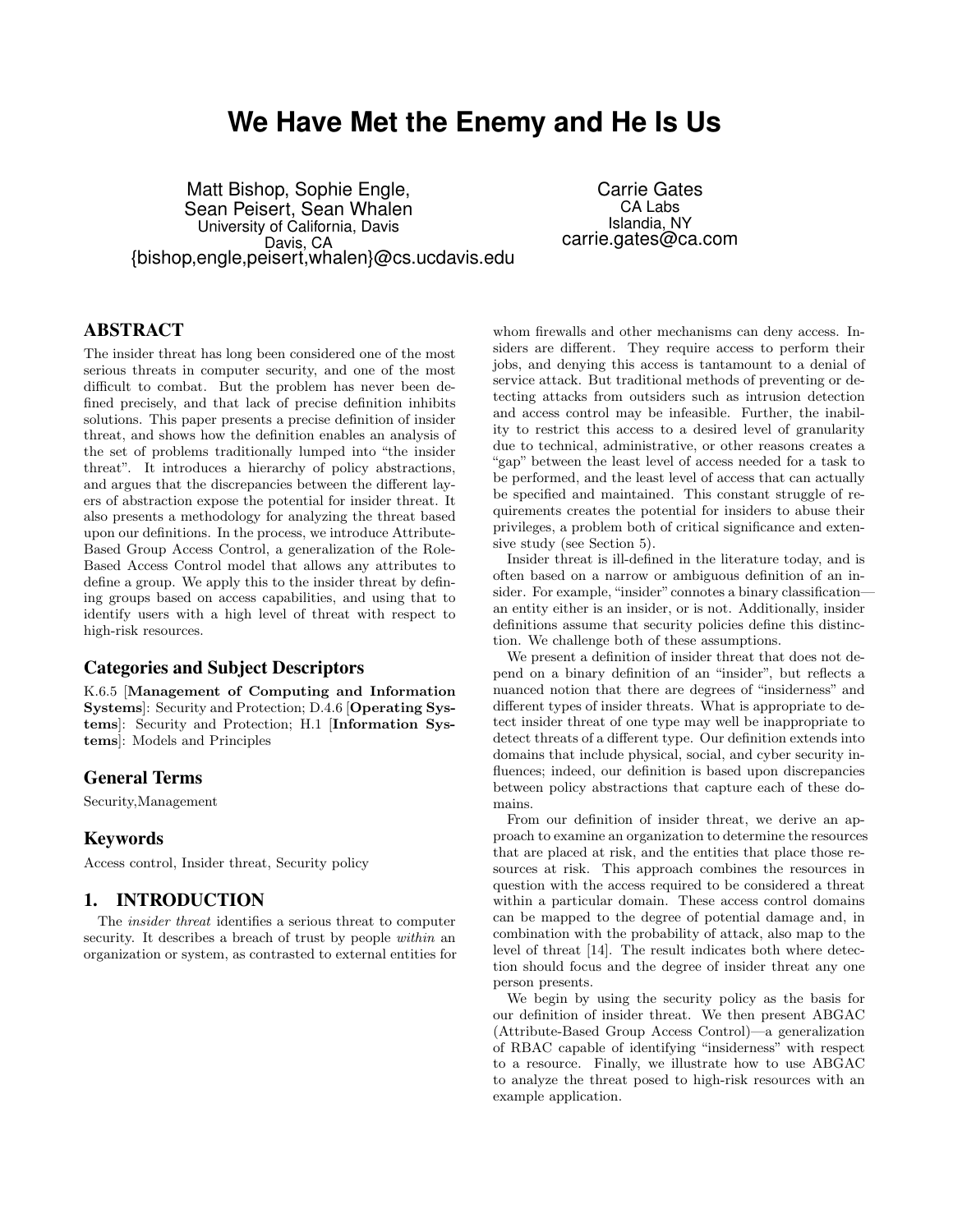### 2. WHAT IS THE INSIDER THREAT?

In order to understand insider threat, we need to turn first to the cornerstone of all definitions of "security", namely the security policy. Examining the assumptions underlying that statement of security requirements will provide the background necessary to define the insider threat in a useful way.

#### 2.1 Security Policy Layering

Ideally, a security policy states what actions are authorized for a specific user and purpose. For example, a security policy might state that "Yasmin is authorized to read medical records for the purpose of treating patients". If Yasmin deletes the medical records, she is violating the security policy. She is also violating the security policy if she reads the medical records for the purpose of selling the information in them to insurance companies. Additionally, the security policy is violated if anyone else uses Yasmin's user account to read medical records.

This example exposes a key limitation in security policies: they may state rules that are not feasible to implement.<sup>1</sup> Computer systems only understand user accounts and actions, not people and purpose. Restricting the actions of an individual on a system requires that the individual be mapped to a user account and the action in the security policy be mapped to actions on the computer, and vice versa. Suppose that the user Yasmin is authorized to use the user account yasmin on the system. The system is unable to determine if someone other than Yasmin is using her account (or whether Yasmin is using anyone else's account). Additionally, the system is unable to discern the intent of a user; it can only discern actions. If the account yasmin accesses medical records, the system has no way to determine why the user is accessing those records—so the system cannot determine whether to allow access (because the user wants to treat patients) or to deny access (because the user wants to sell the information in them).

Of course, a security policy would indicate that Yasmin is the only person authorized to use the account yasmin. It might also indicate that the account yasmin can only access records for the purpose of treating patients. However, these are procedural requirements that the computer cannot enforce. Thus, the security policy as implemented on the computer is not "Yasmin is authorized to read medical records for the purpose of treating patients". It is "user yasmin is authorized to read medical records". Such a policy does not refer to a real person or that person's purpose. This limitation of the implemented security policy gives a user the ability to misuse her privileges.

In short, a security policy is really not a single, abstract statement of requirements. It is instead an instantiation of such requirements in a particular environment. This suggests viewing a security policy not as a single prescription but as a set of layers, in which the top layer (abstraction) is refined by constraints in the environment and system(s) in successive layers until the layer corresponding to the instantiated policy is reached. This idea of "layers of abstraction" is a common concept in computer science. Two obvious examples are the ISO/OSI network layers, and operating system layers such as in Dijkstra's THE system [6]. In any

such layering, successive layers refine aspects of the previous layers. This refinement will create discrepancies. These discrepancies are the key to uncovering the insider threat.

Carlson's Unifying Policy Hierarchy captures this notion of layering security policies [4]. This hierarchy distinguishes what is *ideal, feasible, practical*, and *possible*. By examining when there are policy violations across levels in this hierarchy, we are able to define broad categories of insider threat problems.

Figure 1 shows the four layers of abstraction of Carlson's hierarchy. The highest layer is the Ideal Oracle, which can respond to a policy query for any subject, object, action, and environment (which includes intent) tuple. For each query, the oracle<sup>2</sup> will state whether the policy allows or disallows the subject to take the action on the object in the given environment. The response captures the notion of an "ideal policy". For example, given the privilege "Yasmin (subject), medical records (object), read (action)" and the environment (intent) "treating patients", the oracle will state the privilege is authorized for the given environment.

The next layer is the Feasible Policy, which represents what can in practice be captured on an actual system. This distinction captures the notion that a system cannot distinguish between the person Xander who logged in with Yasmin's username and password, and Yasmin herself logging in with her credentials. Additionally, the Feasible Policy discards the notion of purpose entirely. The Ideal Oracle, as an all-knowing idealized abstraction, can make such distinctions when responding to policy queries. The Feasible Policy is similar to what Schneider, et al., refer to as a enforceable policy [18].

From the space of all feasible policies on a system, a single policy will be selected and configured. This is the Configured Policy. As the size and complexity of the policy configuration increase, the number and complexity of issues related to the administration or management of that configuration also increase. A mismatch between the Feasible Policy and Configured Policy levels rises from these issues. The departure of an employee from a company without prompt removal of their privileges from the system is one example.

Finally, the Instantiated Oracle represents the actual conditions on a system. While a machine may be configured with a specific policy in mind, policy violations may occur due to intended or unintended exploits or attacks which may elevate the privileges of users such as exploiting buffer overflow or race condition vulnerabilities.

# 2.2 Defining the Insider Threat

Carlson's hierarchy allows us to characterize the notion of insider threat. The insider threat exists whenever someone has more authorized privileges at a lower policy level than at a higher policy level. These mismatches indicate an unauthorized increase in privilege, which exposes where there is a potential for abuse. For example, a mismatch between the Ideal Oracle and the Feasible Policy can occur due to social engineering. In our previous example, the Ideal Oracle knows that Xander is forbidden to log in as Yasmin, but the Feasible Policy cannot know that Xander found Yasmin's password scribbled on a piece of paper taped to her monitor. Thus, the set of privileges Xander has at the Feasible Policy level may be greater than he has at the Ideal Ora-

<sup>1</sup>Policies suffer from other limitations, too; for example, they may be incomplete or evolving. For purposes of the following analysis, we assume the policy components that define access are fixed.

 $2$ We use the term *oracle* similarly to how a "random oracle" is used in cryptography.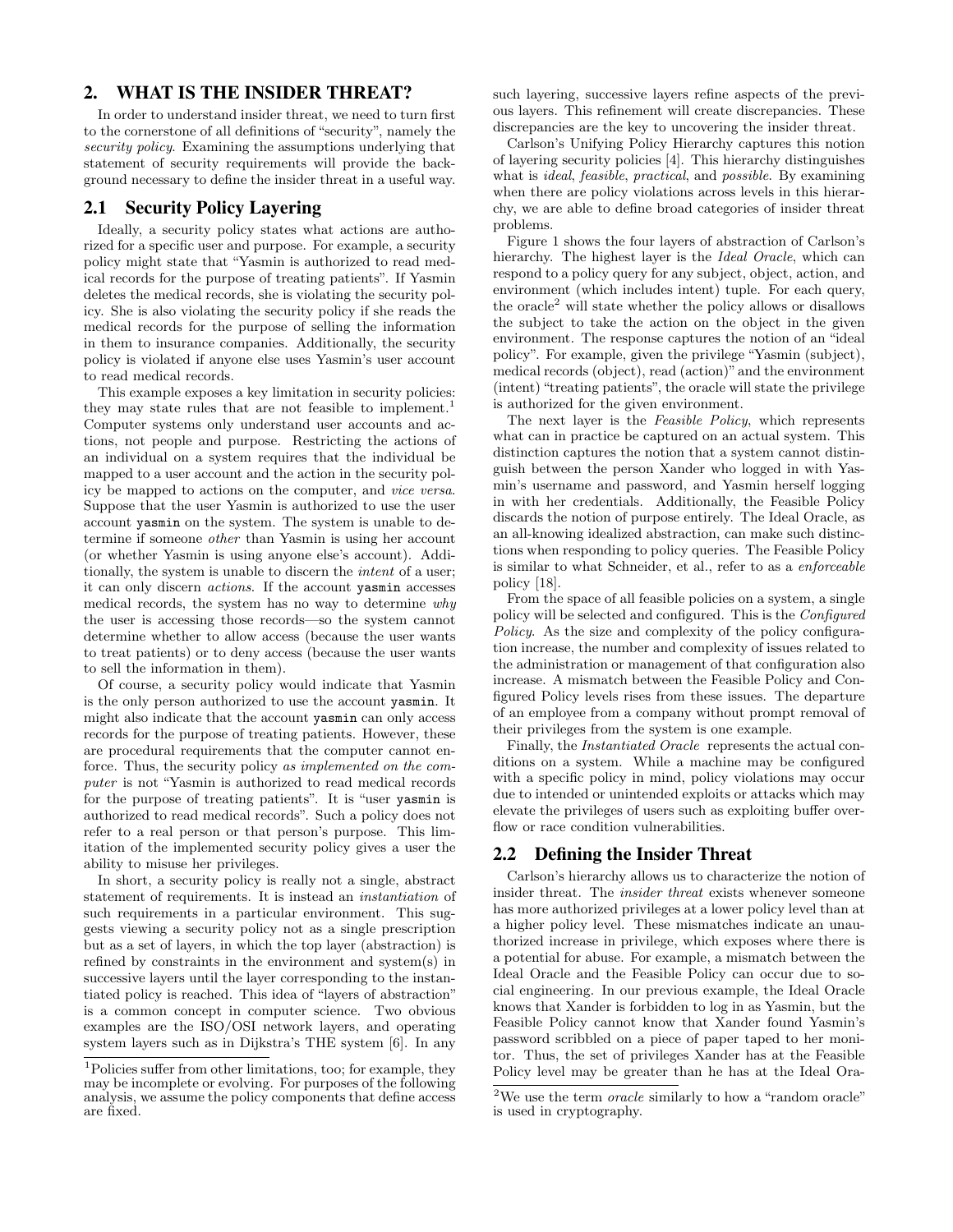| <b>UNIFYING POLICY HIERARCHY</b> |                                        |                                                                                       |  |  |  |  |  |  |
|----------------------------------|----------------------------------------|---------------------------------------------------------------------------------------|--|--|--|--|--|--|
| Level                            | Domain                                 | Description                                                                           |  |  |  |  |  |  |
| <b>IDEAL ORACLE</b>              | all possible<br>$(s, o, a, e)$ tuples  | Captures notion of an ideal policy even<br>if such a policy isn't explicitly defined. |  |  |  |  |  |  |
| <b>FEASIBLE POLICY</b>           | system-definable<br>$(s, o, a)$ tuples | Represents what in practice can be cap-<br>tured on an actual system.                 |  |  |  |  |  |  |
| <b>CONFIGURED POLICY</b>         | system-defined<br>$(s, o, a)$ tuples   | Represents the policy as configured on<br>an actual system.                           |  |  |  |  |  |  |
| <b>INSTANTIATED ORACLE</b>       | all possible<br>$(s, o, a)$ tuples     | Captures what is possible on an actual<br>system.                                     |  |  |  |  |  |  |

s: subject o: object a: action e: environment/intent

Figure 1: Four levels of Carlson's Unifying Policy Hierarchy.

| Ideal    | Feasible  | Configured | Instantiated | Violation*   |
|----------|-----------|------------|--------------|--------------|
| allow    | undefined | undefined  | possible     | $ID \neq FP$ |
| disallow | allow     | allow      | possible     | $ID \neq FP$ |
| allow    | undefined | undefined  | possible     | $ID \neq FP$ |
| disallow | undefined | undefined  | possible     | $ID \neq IN$ |
| disallow | disallow  | disallow   | possible     | $CP \neq IN$ |
| disallow | undefined | undefined  | possible     | $ID \neq IN$ |
|          |           |            | Policy Level |              |

ID: Ideal Oracle FP: Feasible Policy CP: Configured Policy IN: Instantiated Oracle

∗ Only some of the more "severe" violation are given. † Assume the Ideal Oracle disallows web browsing for no purpose (waste of company time), or for any purpose other than checking the current weather. ‡ Assume the vulnerable web browser was exploited by Yasmin to reveal the user password.

Figure 2: Web Surfing Example: Possible Policy Violations.

cle level should he exploit this social aspect of the Feasible Policy-Ideal Oracle semantic gap. These gaps exist between any two levels of the hierarchy and define different types of insider threats.

These differing problems can be related to several real world examples. A mismatch between the Ideal Oracle and Feasible Policy, where a user<sup>3</sup> elevates her privilege at the feasible level by exploiting the social or intent gap, captures the notions of social engineering and covert channels. Mismatches between Feasible Policy and Configured Policy are demonstrated by administrative issues such as out-of-sync policies retaining privileges of former employees, for which a solution may be impractical on certain time scales for large companies with high turnover. The Instantiated Oracle and Configured Policy differences are shown by attacks on a system such as buffer overflows or race conditions.

In addition to describing different types of insider threat, the policy hierarchy also captures the notion of intent. Consider Xander surfing the web with a browser vulnerable to a remote exploit. He unknowingly surfs to a site that exploits this vulnerability. If the attacker, Yasmin, gains access to Xander's account, she then obtains the rights of an authorized user by inheriting the privileges of Xander. If Xander is unaware, he lacks intent to violate the policy. In this case, Yasmin would pose an insider threat because of a discrepancy between the Configured Policy (only Xander can access the system using his account) and the Instantiated Oracle (because of the exploit, Yasmin can now access the system using Xander's account). That is, the Instantiated Oracle allows the event because the Configured Policy is not sufficiently expressive. Alternately, Xander could intentionally surf to the site and allow his account to be compromised, claiming a lack of intent if his actions are detected. In this case, Xander poses an insider threat because of a discrepancy between the Ideal Oracle (which, as an all-knowing entity can make policy decisions that include the intent of the user) and the Feasible Policy (which cannot restrict access based on intent). That is, though the Ideal Oracle prohibits the event, the Feasible Policy allows it because it is insufficiently expressive. Figure 2 illustrates this in more detail.

In what follows, we focus on the insider threat related to the gap between an Ideal Oracle and a Configured Policy. For purposes of exposition, we assume that the system is configured correctly. Hence the Feasible Policy is the same as the Configured Policy. If we did not make this assumption, then errors in configuration would result in discrepancies between these two policy layers. The security policy at the Configured Policy level is represented by the access control rules employed by an organization. The insider threat can thus be defined with regard to two primitive actions:

- 1. violation of the Ideal Oracle abusing access granted by the Configured Policy, and
- 2. violation of the Configured Policy by abusing access present in the Instantiated Oracle.

<sup>3</sup>We use the term "user" very broadly to include anyone that has cyber, social, or physical access to a resource.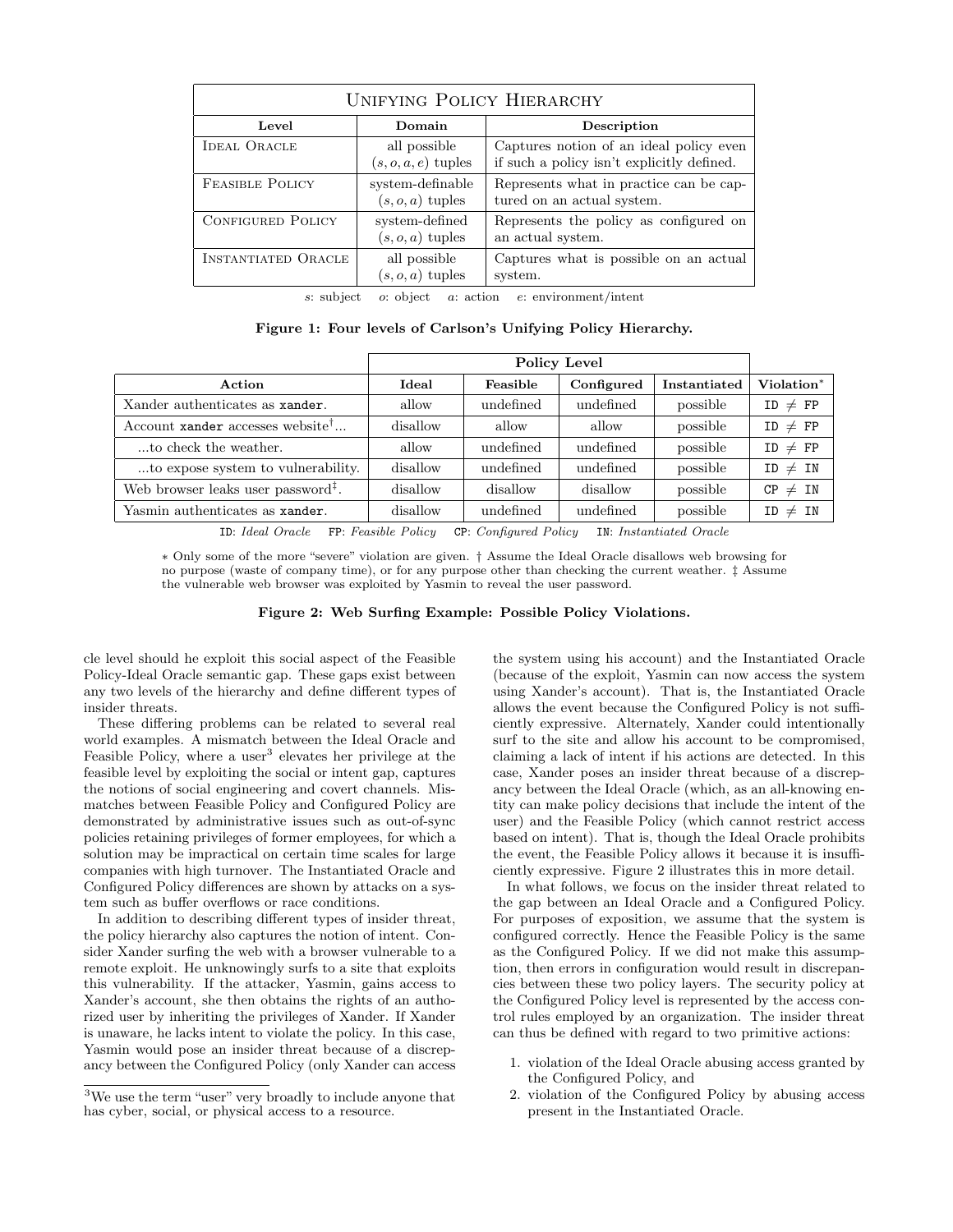In the first case, the attacker uses her legitimate access to perform some action that is contrary to the Ideal Oracle, such as leaking sensitive data to some third party. Here the attacker has legitimate access to the data or resources, but uses that access to provide the information to someone who does not have access. While the attacker has "legitimate" privileges at the Configured Policy level, she is only authorized to execute those privileges for the purpose of performing their authorized task at the Ideal Oracle level—and leaking information is not such a task.

In the second case, the attacker uses her access to extend their privileges in a manner that breaks both the access control and security policies. An example of such a breach occurs when a user might have a legitimate capability to log into a particular system, but then abuses that privilege to gain illegitimate root-level access to the system (e.g., by exploiting some system vulnerability such as a buffer overflow or race condition). The user is misusing her privileges to log on the system for an unauthorized purpose. As before, this action violates the Ideal Oracle, but not the Configured Policy, because the Ideal Oracle is more expressive. The attacker is also taking advantage of the disconnect between the Configured Policy and Instantiated Oracle levels. By exploiting a vulnerability on the system, the Instantiated Oracle grants more access than the Configured Policy.

Bishop's definition [1]—"a trusted entity that is given the power to violate one or more rules in a given security policy... the insider threat occurs when a trusted entity abuses that power"—suggests that an insider must be defined with respect to some set of rules that is part of a security policy. In our model, these policy rules are defined at different levels of the policy hierarchy. Our previous example would say that Xander is an insider with respect to physical access to Yasmin's monitor because he has that access, and thus is able to exploit it to gain additional access that he is not authorized to have (specifically, access to Yasmin's account).<sup>4</sup> More generally, in this situation an "insider" can be any individual person identified by the Ideal Oracle who has access to the accounts defined by the Feasible Policy.

Previous definitions give rules or descriptions intended to allow the reader to determine who is an "insider." This resulted in a binary distinction: an entity was either an insider or not an insider. The above analysis produces a partial ordering of degrees of "insiderness", and the access control rules for an organization can be used to develop these degrees. For example, Xander and Yasmin might both have privileges within an organization, and thus both represent "insiders" in the binary sense. However, for some resources Yasmin might have more privileges than Xander, and so therefore poses a greater insider threat than Xander with respect to those resources. At the same time, Xander may pose a greater insider threat than Bob with respect to other resources. This definition extends to physical as well as cyber security. For example, if there is a concern that printed documents might leave a building, then the rules used to define an "insider" would include access to paper printouts. A janitor is therefore an "insider", while Xander and Yasmin, both of whom work remotely, are not.

By using this definition, both researchers and security personnel can focus their efforts on detecting those attackers who are likely to cause the most damage to an organization by focusing on those resources of greatest value. We now present one such approach of identifying the potential attackers and the resources that are at risk with respect to those attackers.

# 3. HOW DO WE IDENTIFY THE INSIDER THREAT?

The above characterization of the insider threat suggests that we can determine the "insider threats" by examining the differences in access abilities of entities between successive policy abstraction layers. In our example of Xander's accessing Yasmin's account, the discrepancy of interest is the difference in access of the individual Yasmin (at the Ideal Oracle abstraction level<sup>5</sup>) and the access of the *account* yasmin (at all lower policy abstraction levels). The difference means that whoever has access to Yasmin's account has the accesses that Yasmin has. So the above characterization bases "insiderness" on access at the Instantiated Oracle level.

In order to capture this notion of insiderness as a function of access to data or resources, we propose the Attribute-Based Group Access Control (ABGAC) model. This model is a generalization of role-based access control (RBAC) [7, 17]. Unlike that model, ABGAC assigns rights based on general attributes that may or may not be included in a person's job function, rather than on the specific job functions a person has within an organization. For example, one "group" might be the set of people who come to work after 5:00PM. A second "group" might be the set of all system administrators (in which case this group is also a role). An insider attack may arise from attributes other than job function (such as being in the building after 5:00PM). ABGAC can capture entities with the same attributes. RBAC would require the attributes to be job functions to do so. Figure 3 illustrates this in more detail.

Several features of RBAC generalize naturally to ABGAC. In particular, the notion of "role containment" now becomes "group containment", and separation of duty generalizes to avoiding conflicts not arising from jobs but from other factors. For example, if Sam and Robin are married, and Sam owns a company the worth of which he knows will increase drastically, then if Sam advises Robin to invest in the company, there exists a clear conflict of interest. However, as no jobs are involved, and no separation of duty is involved, RBAC does not easily capture this situation.<sup>6</sup> In ABGAC, one can simply define two groups, the first containing those who know about the company's increase in value, and the second those who are related to members of the first. Then the "conflict of interest" simply says that members of the second group cannot perform an action forbidden to the members of the first, which is the straightforward generalization from RBAC's separation of duty rule.

We next construct the model from its "building blocks", and then show how to apply it. The goal of the model is to define groups of resources and, for each group, to define a set of users who have access to that group. The access, as will be noted, need not be authorized by the lowest level

<sup>4</sup>This is not the only rule with respect to which Xander is an insider; it is a simple one, though. Other possible rules are left to the reader's imagination.

 ${}^{5}$ Under different (implicit) assumptions about identification, a lower layer would apply.

 $6$ One could make being married to Sam a job, and then use the mutual exclusion rule; but that stretches the notion of "job" quite far.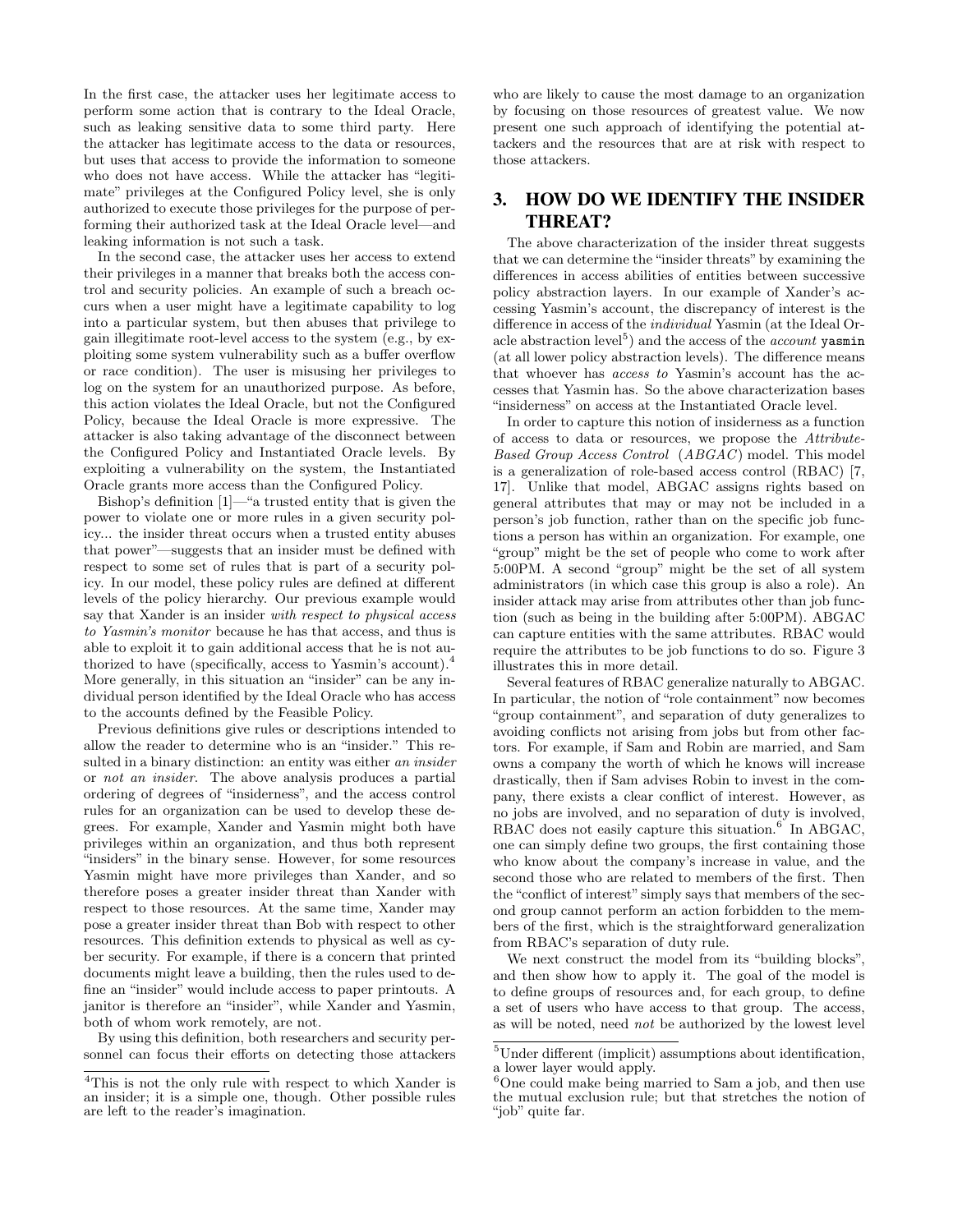security policy (in the sense of Carlson's hierarchy); the access may be an artifact of the policy's inability to express a higher-level requirement precisely. An example of this is the restriction of access to an individual, Yasmin, that is instantiated at the lowest level by restricting access to the corresponding account yasmin.

#### 3.1 Groups of Concern

For our purposes, the attributes of interest are descriptions of the protection domain of entities. Here, we mean "protection domain" in its broadest sense, not simply a technological listing of rights from capability lists (C-Lists) or access control lists (ACLs). So, the protection domain can include access rights to resources (systems, printers), documents, buildings, and generally any other object to which a user can have access. The protection domain can also include procedural access rights such as physical presence, or the ability to block access.

We begin by defining the building blocks of our model.

Definition. A resource pair is a pair consisting of a resource (entity) and an access mode describing one way in which that entity can be accessed. For example, a pair might be (printer, write), which indicates the ability to write to a printer. The "access" need not be computer-based. For example, someone physically carrying the printer out of a building does not require read, write, modify, or create access to the printer. While it might seem to require delete access, the printer in fact is not destroyed; it is moved elsewhere, and is unavailable to the owners, but the people who remove it can still read the data on its hard drive.

Definition. A *resource domain* is a set of resource pairs. This describes a domain similar to the usual notion of protection domain, but includes physical and procedural access as well as cyber access. It is oriented towards the resource (object), not the process (subject). For example, if the ability to read and write a directory system enables a covert channel, an appropriate resource domain would consist of one resource pair for reading the channel and a second for manipulating the channel.

Once defined, the resource domains need to be ordered. This enables the organization to analyze the cost of restricting access to a particular resource and the benefit of restricting access to that resource, and balance the two. The ordering might be total, such as a linear ordering, or partial, using a vector of measurements taken over different axes. The value of resource domains should not be defined solely by a systems administrator, but rather as a joint effort between the senior executives and the security administrators. Note that, once ordered, the resource domains can be combined into groups (containing a contiguous set of access control settings so that the order is maintained), where the group indicates the threat level a particular set of attributes represents.

Definition. An rd-group is a set of resource domains. Different resource domains may be related for the purposes of analysis, although singleton rd-groups (groups consisting of exactly one resource domain) will also prove useful. This definition is motivated by attacks that need access to multiple resource domains, for example an attacker who has access to one domain in order to read information, and can then exploit access to a second in order to transmit the information to an unauthorized party.

It is easy to create the ordering of resource domains and

define the rd-groups based on them. The set of all resources is clearly the most valuable; following that, a partial ordering based on the subset relation defines relative values of some of the groups. For those related by the ordering, the values should reflect the ordering. For those unrelated by the ordering, the organization may choose to impose a total ordering by placing a linear value on each rd-group.

Each rd-group induces a set of subjects that have all elements of the rd-group as subsets of the subject's protection domain:

Definition. A user group is the set of all subjects whose protection domains are a (possibly improper) superset of the associated rd-group.

User groups are created based on the protection domains of the associated users rather than on the job functions of the associated users (as in a role-based system). The users with access to the rd-groups with the highest value then represent those users who pose the greatest risk for insider threat. There is a natural ordering of user groups based on set containment.

It is tempting to assert that all this information can be obtained by an examination of the computer system. The resources are connected to the computer or network, and the access controls resident on the system (ACLs, C-Lists, authorization and authentication controls, etc.) define resource domains. A threat analysis then gives the rd-groups of interest, from which user groups can be derived. This only works if the sole avenues of attack are cyber. Unfortunately, that is rarely true, and we suggest that it is incorrect for most insider attacks. Examples include attacks that require social engineering, physical access, procedural gaffes, and other non-cyber access to the system or resources under attack. Hence the inclusion of non-cyber accesses in the definition of resource pairs. This is central to our approach to the insider threat.

Consider an Ideal Oracle that restricts access to electronic voting machines to election officials, including poll workers. In theory, this is easy to implement: keep the machines under lock and key until they are used. In practice, this is quite difficult in many counties. For example, in San Diego County in the June 2006 election, some poll worker supervisors took electronic voting machines home in order to be able to bring them to the polling stations when those opened. Some of these "sleepovers" lasted more than a week, during which time a family member or burglar had effectively unrestricted access to the system  $[21]$ .<sup>7</sup> Thus, the user group associated with physical access to the e-voting system would include everyone who had access to those systems at the home where the machine was kept during the sleepover. It is infeasible to deny family members and others access to the home where the machine is being kept, so the Feasible Policy (that which can be implemented) would recognize that family members, at least, would have physical access to the system. This means the family members have privileges (physical access) they should not have, and the discrepancy—the fact that the lower layer policy can-

<sup>7</sup>The attackers would have to bypass physical seals, but as reported in the California Top-to-Bottom review of electronic voting systems, "the testers were able to compromise the AccuVote TSx completely by bypassing the locks and other aspects of physical security using ordinary objects." They also "found numerous ways to overwrite the firmware in the AccuVote TSx."  $([2], p. 10)$ .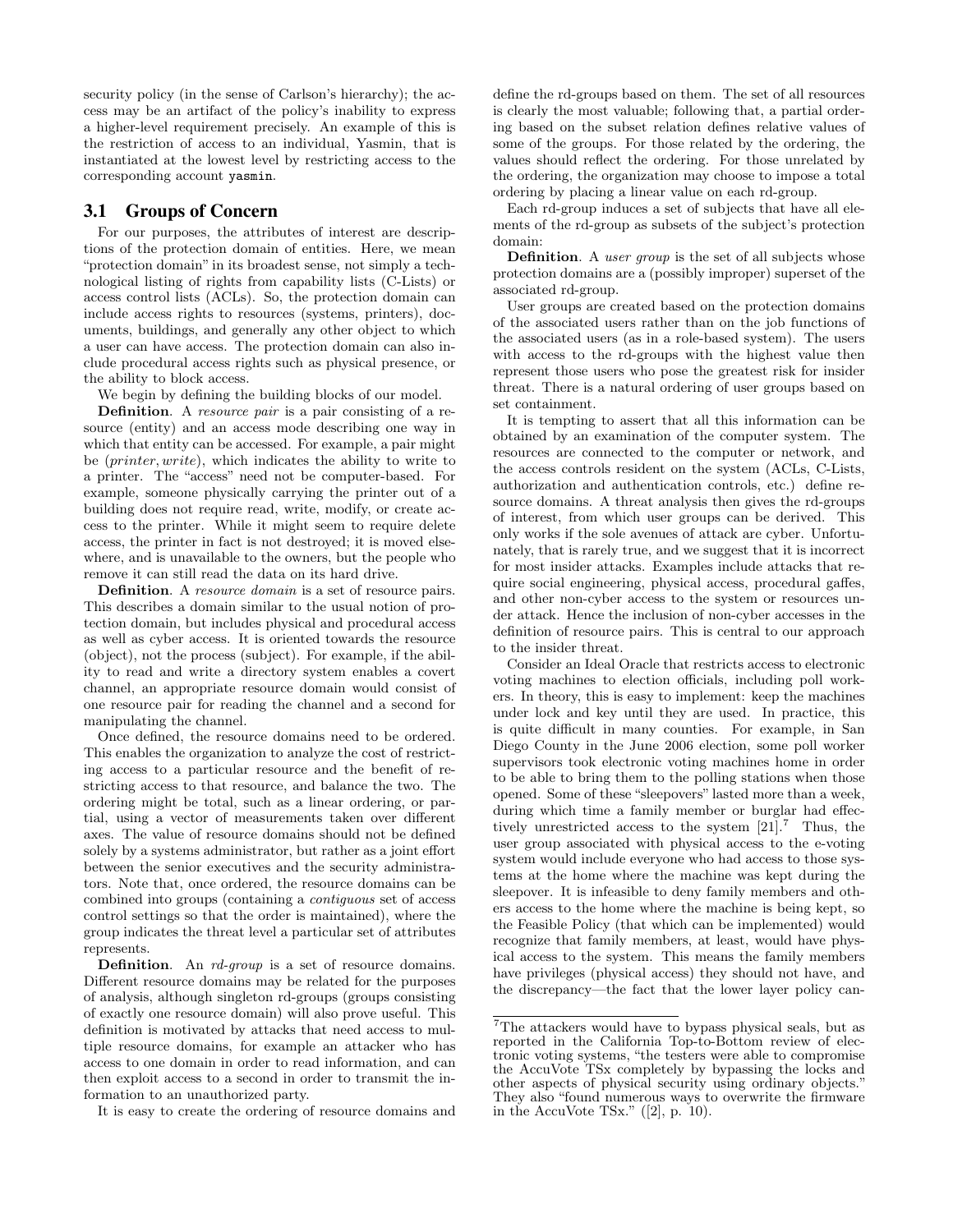|                              | Attribute            |           |                        |   |          |                      |  |  |  |
|------------------------------|----------------------|-----------|------------------------|---|----------|----------------------|--|--|--|
| Name                         | <b>Job Function</b>  |           | <b>Building Access</b> |   |          | <b>Server Access</b> |  |  |  |
| Wilma                        | System Administrator |           | Before 5pm             |   |          | Physical, Remote     |  |  |  |
| <b>X</b> ander               | Help Desk            |           | After 5pm              |   |          | Remote               |  |  |  |
| $\mathbf{Y}$ asmin           | Janitor              |           | Before 5pm             |   |          | Physical             |  |  |  |
| Zane                         | Janitor              | After 5pm |                        |   | Physical |                      |  |  |  |
| <b>Group Members</b>         |                      |           |                        |   |          |                      |  |  |  |
| <b>ABGAC Group Attribute</b> |                      | W         | $\mathbf{x}$           | Y | Z        | <b>RBAC Role</b>     |  |  |  |
| Job: System Administrator    |                      |           |                        |   |          | System Administrator |  |  |  |
| Job: Help Desk               |                      |           |                        |   |          | Help Desk            |  |  |  |
| Job: Janitor                 |                      |           |                        |   |          | Janitor              |  |  |  |
| Building: Before 5pm         |                      |           |                        |   |          | $Unclear^{\dagger}$  |  |  |  |
| Building: After 5pm          |                      |           |                        |   |          | Unclear              |  |  |  |
| Server: Physical Access      |                      |           |                        |   |          | Unclear              |  |  |  |
| Server: Remote Access        |                      |           |                        |   |          | Unclear              |  |  |  |

† Using ABGAC, we are able to use attributes directly to create groups. It is unclear how some of these groups would be created in RBAC. For example, it is unclear how to create a role based on job function that includes both Wilma, a system administrator, and Yasmin, a janitor.

#### Figure 3: Differences between ABGAC and RBAC.

not enforce the policy with the same level of detail as the higher layer policy—makes them insiders" for the purpose of analyzing insider threats.

In this paper, we do not confine our definition of "user group" to cyber access. Suppose Xander's account allows him to read confidential data. Being a person newly introduced to security, he has moved the Post-It note that has his password written on it from his monitor (where he thinks anyone can see it) to underneath his keyboard (where he thinks no-one will ever look). Yasmin, the janitor, notices it while cleaning Xander's desk. She can now log in as him, and the system will be unable to differentiate them. This effectively makes her an insider. Similarly, an attacker, Zoros, who can install (or persuade Xander to install) a keyboard sniffer gains exactly the same type of access. Here, Yasmin and Zoros are blocked by the Ideal Oracle (because writing passwords on Post-It notes and downloading anything over the web are forbidden), but in this site, the systems cannot be configured to prevent these compromises—hence, the Configured Policy effectively grants Yasmin and Zoros access that the Ideal Oracle denies them.

#### 3.2 Analyzing the Insider Threat

As with all defenses, determining how to defend against insider attacks involves a cost/benefit analysis. Defending against these attacks are more difficult because security and usability are so much more closely in opposition. Fundamentally, some attackers will always be able to breach security. When the attackers define the Feasible Policy (for example, controlling the decision as to which system will be procured), the discrepancy between it and the Ideal Oracle cannot be resolved and corrected. For example, if the President of the United States were to read a classified memo on television that supported his or her policy, declassifying it only for the reading, the Ideal Oracle is clearly breached because the information in classified memos is supposed to be secret. But it is infeasible to prosecute a President for this type of violation, so the Feasible Policy allows the President to perform the momentary declassification.

Our question is how to determine the cost of the insider attack succeeding. The defenders can then analyze the benefits of not defending against that attack (cost savings, etc.) taking into account the likelihood of the attack.

We begin with the rd-groups. Define a set of rd-groups that contain the domains (sets of resource pairs) that are to be protected. These induce user groups, as noted earlier. Let  $U$  be the set of all user groups and  $D$  the set of all rd-groups. Then define  $c: U \times D \to \mathbb{R}^n$ , where  $\mathbb{R}^n$  is the real-valued vector describing the cost of a compromise.

This leads to two minimizations of the insider threat. Either approach is valid depending on the goals of the defenders.

Consider the goal to be to minimize the impact of the attack. The function c induces a partial order over the vector elements of its range (if  $n = 1$ , of course, this is a total ordering). In fact, this partial ordering constitutes a lattice. The goal is to minimize each entry in the vector result. In some cases, where two potential outcomes are incomparable, management must decide which is preferable.

An alternate goal is to minimize the number of users who pose an insider threat. In some sense, this is quixotic, because identifying all the potential users requires prying into the life and habits of known users (including janitors and others with physical access, etc.). This is infeasible in most realistic situations. But if we minimize the number of known users posing an insider threat, we may reduce the number of unidentified users drastically. We do this by placing a special requirement on c, specifically that  $c(u, d) \leq c(u', d')$ if and only if  $u \subseteq u'$ . That is, given two user groups associated with a resource group, then the cost of defending against the threat is smaller for the smaller of the groups.

Next comes developing the resource groups and user groups. The first step is to determine what are the important compo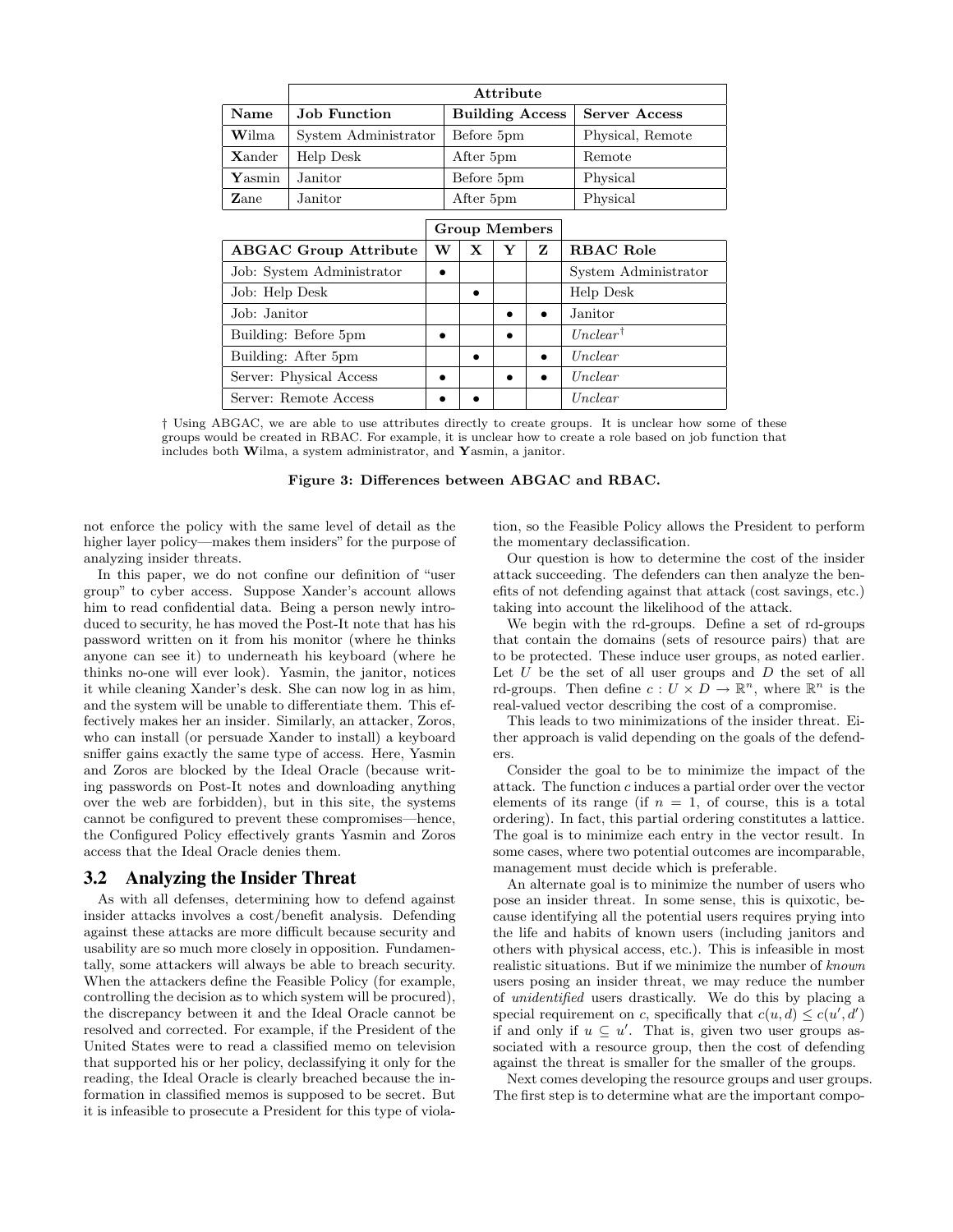nents of the resource domain relevant to some privilege (including physical access, or lack thereof). It is not necessary to provide all components and privileges, but rather only those that are relevant to the well-being of the organization and therefore those which at risk due to insider threat. For example, access to a particular printer or computer system might not be important, but the ability to print a particular document on that system might have value. A quick initial approach to determining the relevant parts of the resource domains for a system are to ask what resources are needed, and how they would be used, to compromise the system.

Identification of all users must be done concurrently with determining the resource domains for the lattice. As noted above, the initial users include not only direct employees, but also all contractors and out-sourcers (technical, clerical, janitorial, etc.), as well as any "special case" access (such as facility visitors or guest logins). The gathering of users then proceeds as would computing a transitive closure, adding in those users with indirect access through existing users.

Two observations make this daunting task more tractable. First, one can define *proxy users*, much as is done with RBAC roles acting as proxies for users. For example, it is infeasible to identify the particular users who may use malicious code downloaded via a web site, but one could create a "download malicious user" to represent any of those real people. In some sense, this is ascribing a function (although one not recognized as a legitimate job function) to the suspect users, and then conditioning membership based on the proxy user.

The second is the existence of trust in humans to correctly implement in the procedures used to enforce policies. If these procedures are implemented correctly, they will drastically limit the users to be added to the set. But trust in humans to correctly implement the procedures requires that the procedures be appropriate, enforceable, and effective. The first two attributes are the most difficult to ensure. For example, if the resources are medical records, then should the unauthorized action be to reveal the records to an insurance company, firing the employee is not an appropriate procedure to protect the records because it does not prevent the record from being leaked (though it is entirely appropriate to do so after the leak). Similarly, a requirement that no family member touch the electronic voting system during a sleepover (as described above) is appropriate, because if it happens the system can simply not be used, but not enforceable, unless the machine is subject to round-the-clock monitoring.

Once the resource domains and users have been identified, the second stage is to map the two together based on the access the users have. This can take either (or both) of two approaches:

- 1. Determine what a person can do. This thought process is similar in nature to that used when creating capabilities.
- 2. Determine who has access to a resource. This thought process is equivalent to that used in creating an access control list.

The result from these actions is to determine the user group associated with each rd-group. From this, one can define a simple cost function c that produces a lattice as described above. This enables an initial lattice to be constructed for any system that uses an existing access control list or capability list mechanism. From that point, one can iterate, adding in other types of accesses not captured by the ACLs or C-Lists.

# 4. EXAMPLE APPLICATION

Consider a company that is developing a system to do electronic recordation of real estate. As the true infrastructure of many countries such as the United States lies in ownership of property, if such a system could be compromised, the results would be exceptionally destabilizing because one could no longer prove ownership of real property. Hence any such system must preserve integrity and accountability [22]. The company developing this software is a multinational company, with developers in Russia, Nicaragua, and the United States. All work from home, using a virtual private network to access the company's servers located in Iowa. Given that this software is mission-critical, the problem is to identify the potential attackers in its development who could create "trap doors" in the software to allow data to be modified after all parties believe it to be signed properly. We begin by identifying the relevant resources.

Developers create and edit software on their home systems. They download and upload the software over a virtual private network (VPN) that they use to connect to a set of servers on which the code resides. The servers are located in Iowa, and the corporate office makes daily backups. So, for this (simplified) corporation, the resources are:

- 1. developer systems
- 2. VPN
- 3. servers
- 4. backup media

A more complete enumeration would distinguish between the systems and the software on the systems, and include any dongles or other hardware devices. For simplicity's sake, we omit these details.

After considerable analysis, management has concluded the insider threat that they will deal with is illicit modification of the software—a reasonable decision, given the financial constraints they operate under and given the mission of the software. The resource groups describe the types of access to the resources, which in light of the above involve some form of modification, and any rights needed in support of that goal. As an example, the backup media may be altered, removed from the premises, or destroyed, so prior versions of the software cannot be recovered. Thus, the resource group for the backup media would be:

 $\{(backups, write), (backups, remove), (backups, destroyed)\}\$ 

Similarly, the resource group for the servers would be

 $\{(servers, write), (servers, connect), (servers, login)\}$ 

the last two resource pairs being necessary to perform the action in the first pair. Misconfiguring the VPN can enable a man-in-the-middle attack, so the resource group for the VPN would be

#### $\{(VPN, configure)\}$

Finally, accessing the developer system allows the user to modify the software directly (by writing it) or indirectly (by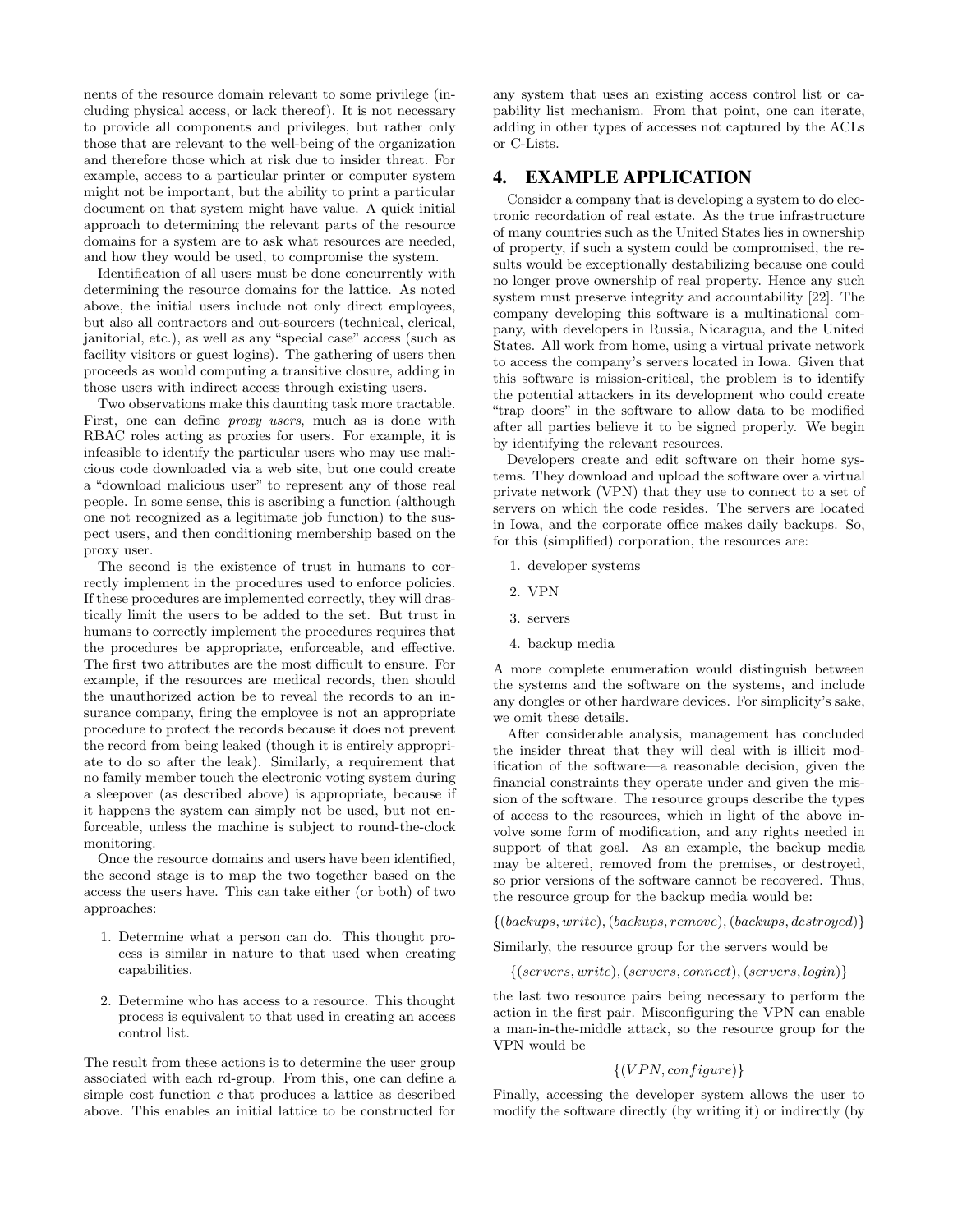implanting malicious software that captures key strokes and gives them to the attacker, who can then impersonate the developer). So the relevant resource groups are

 $\{(development, login), (developmentation, modify)\}$ 

and

#### $\{(developmentation, download)\}$

The rd-groups of interest coincide with the resource groups, because access to only one resource is required. Again, in a full expansion of the analysis, additional rd-groups would link the resources that must be used to modify the software when multiple resources must be accessed, but for our example we confine ourselves to single resources.

Next, the user groups must be populated. Consider the user group induced by the rd-group for the developer workstations. The developers have access to those systems; they can login and modify software on the workstation. Further, they can download software, applets, and/or email with attachments. So they make up an obvious user group, one that reflects job function—just as RBAC would indicate.

But there are other relevant members of the group. Consider first the developers in Russia. They work from home, so when they work they must use some computer to log in. For our purposes, assume accessing the VPN requires special hardware (such as a dongle). Then the developer must access the VPN and development servers from home. Then everyone who has access to the system at home is in some sense an "insider" because, if the developer ever leaves the system connected to the VPN, anyone can access the developer servers. Similarly, those who have access to the computer could modify it to inject malicious logic to corrupt the data (programs being developed or programs used in the development). This includes friends who visit, and computer repair technicians. Finally, if the developer surfs to web sites, or receives email, or uses the computer to interact with other systems or people, those sites and people can compromise the system by exploiting vulnerabilities. This defines several classes of members of that group:

- 1. The developer's family, or others who live in the same home, form a group with unrestricted access to the computer.
- 2. Those who have access to the home (such as housekeepers, maintenance people, assistants, and so forth) have appropriate access, depending on their duties and whether they are under observation.
- 3. The computer system repair people have unrestricted access to the system but only during restricted periods of time.
- 4. Those who have electronic contact with the computer have enough access to try to compromise it by exploiting configuration or program vulnerabilities.

All these are defined by level of access, which may or may not be a product of job function. Note in particular the second and fourth groups above. These people have transient access because they are not permanently resident in the home, but their level of access while in the home ranges from very limited (if they are busy or the computer is under observation) to unrestricted for limited periods of time (if they enter the home when no-one is present).

A similar analyses shows that the user group induced by the backup media include the system administrators who make it, the senior executives who decide where they are to be stored, the people involved in the transfer, and the managers of the storage facility—as well as anyone with access to the areas where the backup media is kept during its creation, transportation, and storage. Note that the last set of people (those with physical access) are determined not by job function, but by their ability to reach the backup media.

The user groups induced by the other rd-groups are derived in a similar fashion.

These groups can be placed into the policy-based framework for the insider threat described above. For example, the Ideal Oracle states that developers can access the VPN to develop code, and that repair people can physically access the VPN equipment only in order to conduct repairs. This is infeasible. In particular, the VPN equipment is unable to determine the purpose of those who access it, nor is it able to detect or prevent physical access itself. Depending on the home life of the developer, the family and others in the home may, too—it is unrealistic to require a computer in a home to be kept in a locked room, accessible only to the developer. Hence the access of people at the Feasible Policy, Configured Policy, or Instantiated Oracle levels are greater than at the Ideal Oracle level.

We now consider the risk analysis. Two measurements are of interest: the value of the programs developed and the value of the particular employee. The senior executives have decided that protecting the programs requires that, above all, the backup media be protected because all versions of the code reside on them, so any prior version can be reconstructed; next, the servers containing the current version; and last, any computers used by the developers. They also believe that senior managers and system administrators are the most valuable personnel, followed by developers, followed by physical maintenance people (such as janitors). People are partitioned into groups based on the set of resources they have access to. The cost function  $c$  is therefore a vector of two elements, (effect of person attacking, value of resource).

Consider Tom, a system administrator working at the main office. He has access to the servers and the backup media. So the measurement for him is

$$
(SA, \{backups, servers\})
$$

Now, Kolya is a developer living in Moscow. He has access to a developer machine and the servers (to read and write code components), but not to the backups. So his measurement is

#### (D, {developerstation, servers})

Judy is the president of the company. She has access to the backup media but not to the servers nor to the developer systems. Her measurement is

$$
(SE, \{backups\})
$$

Finally, Angie is a janitor who sweeps out the machine room every night. Her measurement is

$$
(PM, \{servers\})
$$

and Natalya is Kolya's spouse, so her measurement is the same as Kolya's, or

$$
(D, \{developmentation, servers\})
$$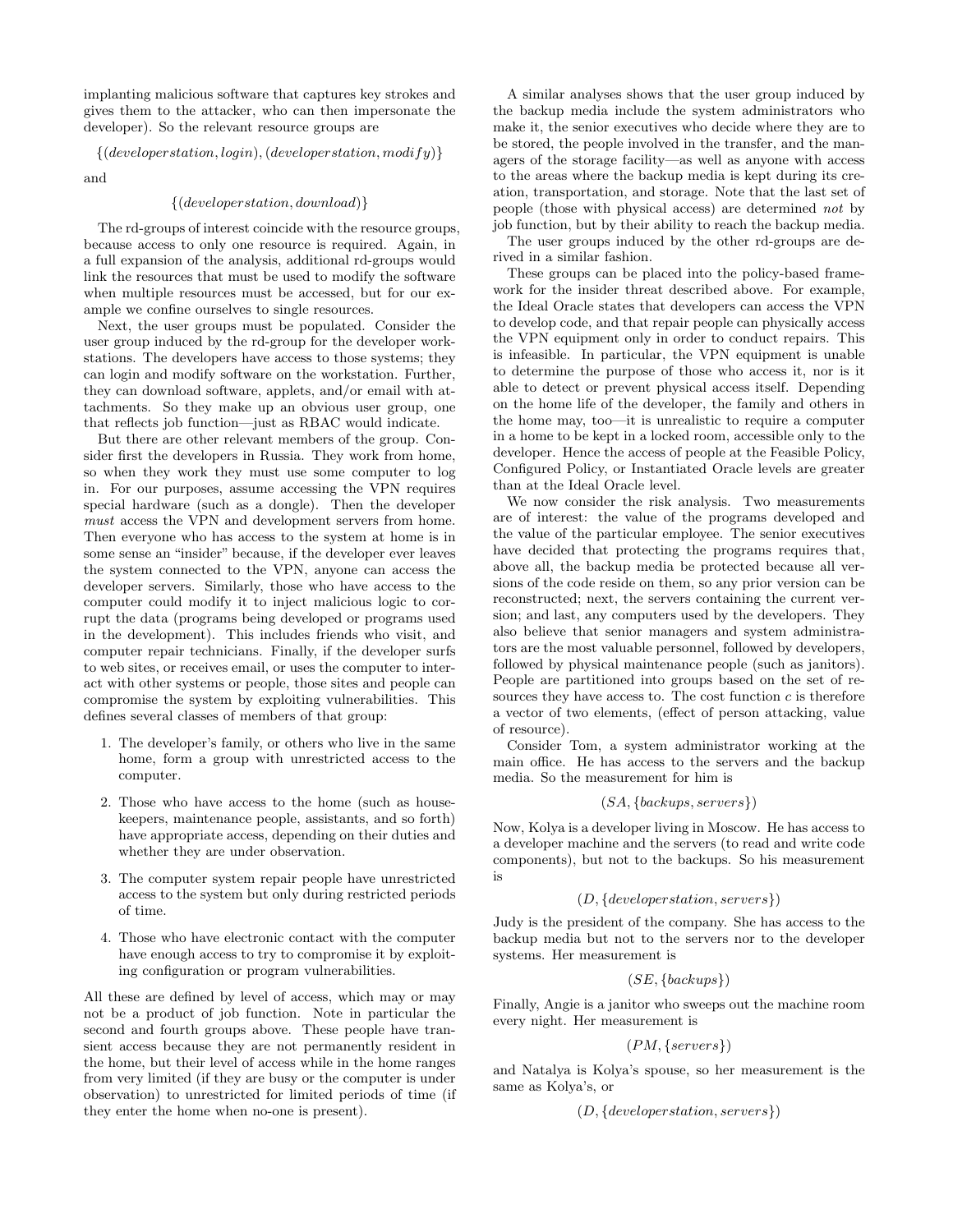The set of resources defined here are the elements of the power set of

#### {backups, servers, developerstation}

Associated with each resource is its resource group, made up of resource pairs. As we consider only the effect of the access to the resource, we can give the resource group a single value. Because the rd-groups correspond to the resource groups in our example, the value of each rd-group is the same as the associated resource group. Identify each rd-group by the resource it refers to. Then let the values be assigned as follows:

- $100 \rightarrow \{backups, servers, developmentation\}$
- $75 \rightarrow \{backups, servers\}$
- $60 \rightarrow \{servers, developmentation\}$
- $70 \rightarrow \{backups\}$
- $50 \rightarrow \{servers\}$

The values reflect, on a scale of 0 to 100, the seriousness of unauthorized modifications to the relevant rd-group. This imposes a linear ordering on the rd-groups.

In the above case, for example, the values and positions indicate that corrupted system administrators pose more of a risk to the integrity of the programs than corrupted senior management, which makes sense as senior management does not maintain, or have access to, the servers.<sup>8</sup>

The cost function used in this example is not realistic for several reasons. First, real cost analysis would take into account an attacker requiring multiple resources. Second, the cost would likely depend on the action taken with the resource, which we elided in the interests of simplicity. Third, the cost vector proposed here excludes intangibles such as reputation, appearance of integrity, and so forth. The cost of these is very difficult to evaluate but they are essential to a proper risk analysis, especially for a problem like the insider threat.

#### 5. PRIOR WORK

Many researchers have investigated the problem of insider threat. However, most papers have either not precisely defined an insider, instead assuming that the user inherently understands the term, or have provided a definition too narrow, too broad, or too domain-specific to be useful. Without a consistent definition of an insider, each researcher develops her own definition that is particular to her own data set, situation, biases and assumptions.

As a result, research into the detection of insider threats can not necessarily be applied from one domain to another as the underlying model does not necessarily translate between the domains. Several definitions exist, and these can even be contradictory. For example, a RAND Corp. report defines an insider as "an already trusted person with access to sensitive information and information systems" ([3], p. xi). Elsewhere it defines an insider as "someone with access, privilege, or knowledge of information systems and

services" ([3], p. 10), omitting the need for that person to be trusted. A paper on database security defines it as "a subject of the database [who] thereby has personal knowledge of information in the confidential field" [8]. A different report implicitly defines the insider as anyone operating inside the security perimeter ([12], p. 3), again ignoring trust and also knowledge of the systems. This reflects many non-computer situations. Even in insider trading, something that the U.S. Securities and Exchange Commission, the courts, and other government organizations have spent a significant amount of time investigating and prosecuting, there is a large grey area making it difficult to be certain whether a particular trade by an insider is legal or illegal without seeing a large, heavy suitcase full of \$100 bills.

These (sometimes implicit) definitions are based on a notion of "trust", encapsulated in rules to identify those who are "trusted". Those who were not trusted are by definition not insiders. In some cases, a mechanism such as seniority in an organization may distinguish outsiders from insiders, but ultimately those mechanisms classify people based on rules. Thus, in any case, a set of rules distinguishes "insiders" from "outsiders". This results in a binary distinction: an entity is either an insider or not an insider. Our work eschews this, focusing instead on a graduated notion of "insiderness".

The problem of defining an insider is further complicated by the assumption of a perimeter that can be defined, such that someone inside the perimeter is an insider. However, the concept of distinct borders around an organization are blurring with the increased usage of mobile computing, outsourcing and contracting. Even in those cases where a distinct border can be defined, many definitions focus on technology borders and fail to consider physical borders and the ability to circumvent borders (for example, by social engineering). Again, our work in identifying insiderness ignores the concept of "perimeter" entirely, focusing instead on the concept underlying the notion of perimeter: access.

Many papers focus on handling the insiders rather than trying to define the problem. Two examples will suffice to make this point. Hu et al. [10] discuss using algorithms based on the role-based access control (RBAC) model to define insider threats and construct rules for intrusion detection systems to detect such attacks. However, they tacitly assume that an insider is defined by job function, and do not take into account physical or social insiders. Hasan et al. [9] discuss a threat model for storage systems that includes a brief analysis of insider attacks. They do not define insiders explicitly, beyond the phrase "insiders with privileged access", but they do observe that "a masquerader can launch insider attacks", suggesting that some insider attacks are social (masquerade) rather than cyber (using authorized privileges illicitly). Chinchani et al. [5] present a theory of assessment for the insider, defining insiders as "legitimate users who abuse their privileges, and given their familiarity and proximity to the computational environment, can easily cause significant damage or losses." This theory then models the user's view of the organization and of key information and capabilities. The focus is on the cyber insiders, and does not take into account those who are insiders because of physical or social reasons.

Others focus on the profile of the insider or the magnitude of the problem. Schultz [20] surveys many of the papers in this area, all of which focus on the classic triad of means, motive, and opportunity. Randazzo et al. [15] discuss the

 ${}^{8}\mathrm{Note}$  that the metric equates the system administrators and senior management. In practice, a more nuanced measure would need to take into account the ability of senior management to hire and fire system administrators, and a host of other issues that are ignored here to keep the example as simple as possible.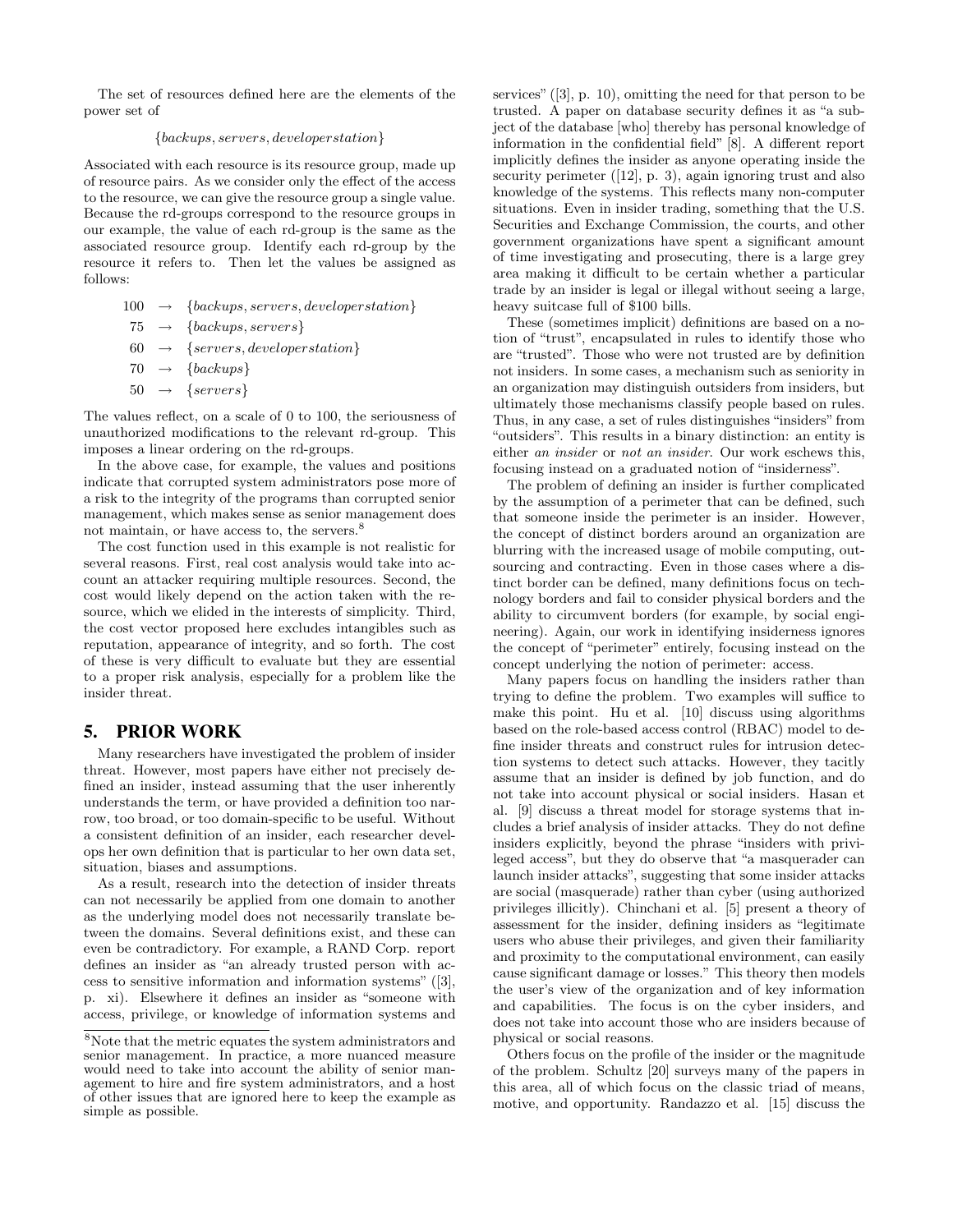problem in the banking community. The 2007 Computer Security Institute (CSI) Computer Crime and Security Survey reported that "[i]nsider abuse of network access or email ... edged out virus incidents as the most prevalent security problem" ([16], p. 2) and that "37 percent of respondents attribute a percentage of their organization's losses greater than 20 percent to insiders" (ibid., p. 12). Our approach captures "opportunity", namely who has access, and "means", namely what kind of access do they have, in rdgroups and user groups. Motive being a human subject, we must leave that to non-technical investigation.

### 6. FUTURE WORK

In practical terms, what can we do with this method? Returning to our original statement: our purpose is to enable legitimate users to do legitimate work, while seeking a way to defend against any user from taking illegitimate actions. For example, if an exploit is known, there are two possible defenses: prevent against the exploit, or allow it to happen but log it because knowledge of the action occurring (and the cause and effect of the action) is sufficient to undo (in whatever way) the present damage and attempt to ameliorate future damage [14]. When deciding which of these two options to pursue, it is clear that sometimes preventing the exploit is possible. However, at other times, the threat is low enough (or the opportunity cost of lost productivity is high enough) that actions must simply be allowed to occur, and they must be logged, instead of being prevented.

Any method of logging, of sufficient granularity [13], can be used to address this issue. However a systematic approach, using a model tailored to the levels of abstraction that we have indicated, would have the greatest possibility of success at the lowest cost. For example, one method of implementing such a solution is to identify the goals of attackers and compare those goals to the actual capabilities of those attackers. Those reference points, and knowledge of the deterministic operation of the system could be used to design "attack trees" of sorts [19], which can then be used to guide the forensic data to be logged [14]. That data, when overlaid on top of the attack graphs, can help guide the understanding of the actions of the attackers without necessarily interfering in legitimate actions of users, and thus generating false positives where they can be least afforded (this technique has also been used successfully to correlate network intrusion detection alerts [23]).

The notion of a hierarchy of policy abstractions suggests many avenues for future work. For example, we have defined the insider threat in terms of discrepancies between the levels (specifically, where a lower level gives a user more access than does the higher level). Can we broaden the use of these layers to capture notions of vulnerabilities? For example, a configuration vulnerability arises when the Configured Policy disagrees with the Feasible Policy. This suggests that some systems may have inherent vulnerabilities for specific types of policies, such as the Linux system without ACLs described above. This area needs more exploration, because the study of vulnerabilities lacks a firm theoretical foundation.

Another interesting question arises from the issue of "insiders by omission", in which a user is *denied* privileges at one level that a higher level authorizes her to have. First, how serious is this problem? All the studies and surveys of the insider threat focus on insiders who have too much access. What problems arise when a responsible party has too little access? This can also be seen as an insider attack by the developers of the Feasible Policy, Configured Policy, and the Instantiated Oracle that deny the defender adequate access to defend. The nature of this problem is unclear, and merits study.

# 7. CONCLUSION

We have presented an initial approach to defining the insider threat problem. While the majority of existing research implicitly defines an insider as a binary condition (one is either an insider or not), this paper takes the approach of defining insiderness based on access attributes. More specifically, we have defined a lattice consisting of rd-groups on one axis and users (not roles) on the other axis. By ordering resources based on their value, we can then group them by their value. By then grouping users according to their ability to access resources, we can provide a continuum of insiderness. This allows researchers and security personnel to focus on those who pose the greatest threat to an organization.

Finally, the ABGAC model introduces a notion of generalized groupings, mimicking the idea of computer "group". The focus on ABGAC using access as a defining mechanism for groups, including non-cyber types of access such as physical or social (i.e., social engineering) raises issues that other models using access control mechanisms do not deal with. The difference is between what is authorized (by the access control mechanisms) and what is possible (for example, by circumventing those mechanisms). The introduction of the possible, rather than the allowed, seems useful as security deals with what "is", rather than with what is "meant to be".

Acknowledgements. Sophie Engle was supported by grant H98230-07-1-0234 from the Department of Defense to the University of California at Davis. Matt Bishop was supported by grant CND-0716827 from the National Science Foundation to the University of California at Davis. The views and conclusions expressed in this paper are those of the author, and not necessarily those of any funding agency.

Sean Peisert was supported by grant 2006-CS-001-000001 from the U. S. Department of Homeland Security, under the auspices of the Institute for Information Infrastructure Protection & I3P research program. The I3P is managed by Dartmouth College. The views and conclusions contained in this document are those of the authors and should not be interpreted as necessarily representing the official policies, either expressed or implied, of the U.S. Department of Homeland Security, the I3P, or Dartmouth College.

The title of this paper is from a comic character named Pogo, drawn by Walt Kelly [11].

# 8. REFERENCES

- [1] Matt Bishop. Position: "Insider" is Relative. In Proceedings of the 2005 New Security Paradigms Workshop (NSPW), pages 77–78, Lake Arrowhead, CA, October 20–23, 2005.
- [2] Matt Bishop. Overview of red team reports. Technical report, Office of the California Secretary of State, Sacramento, CA, July 2008.
- [3] R. Brackney and R. Anderson. Understanding the Insider Threat: Proceedings of a March 2004 Workshop. Technical report, RAND Corporation, Santa Monica, CA, March 2004.